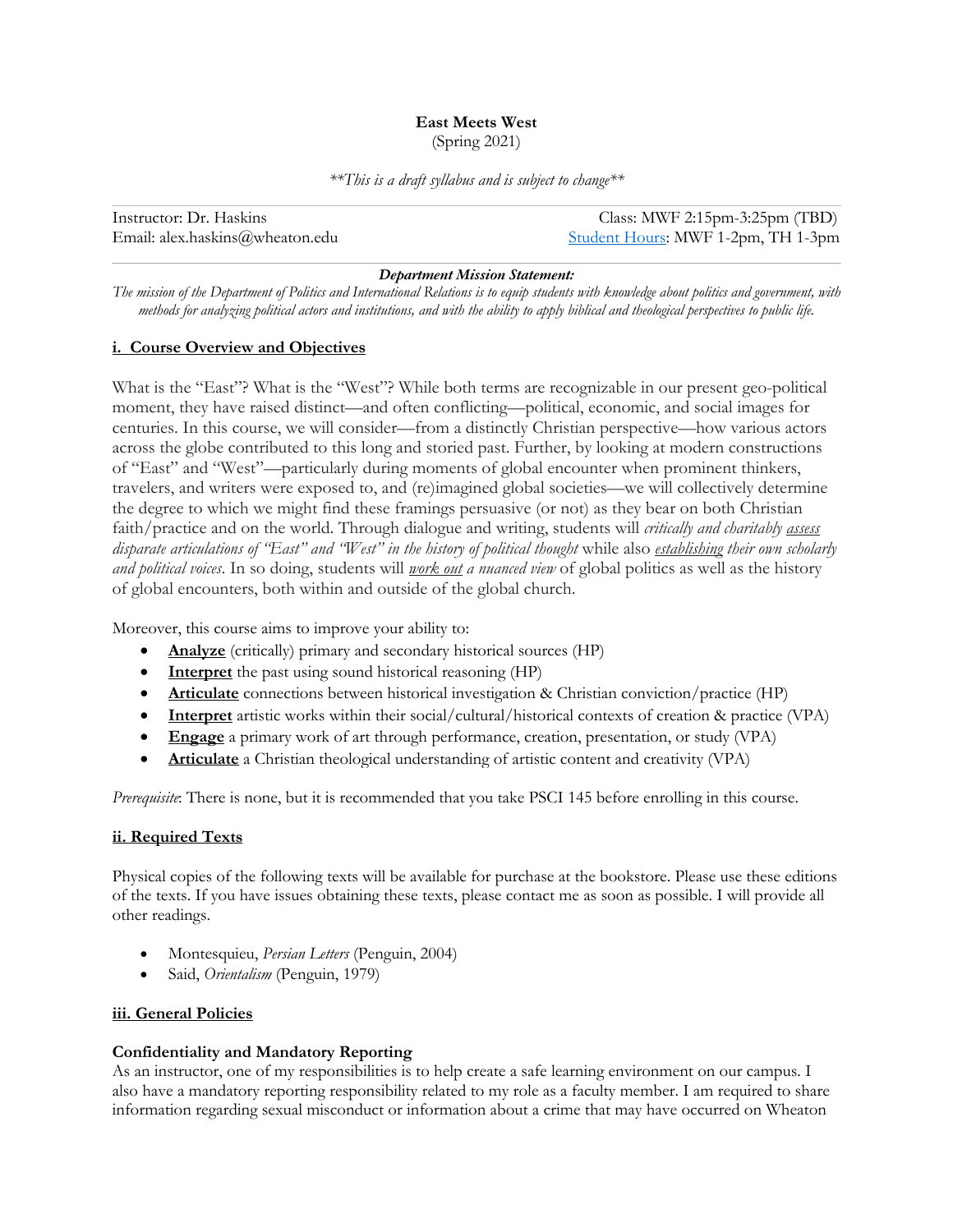College's campus with the College. Confidential resources available to students include Confidential Advisors, the Counseling Center, Student Health Services, and the Chaplain's Office. More information on these resources and College Policies is available at www.wheaton.edu/sexualassaultresponse.

### **COVID-Safe Classrooms**

In accordance with the Wheaton College Face Covering Policy and *COVID Safe, Thunder Strong Commitment* signed by each student and faculty member, CDC-approved face coverings and social distancing are required while attending class. Failure to comply with wearing a face covering, wearing the required wristband, or social distancing will result in dismissal from the class session and an unexcused absence. Multiple violations can lead to dismissal from the class. If a student falls ill, they ought to notify me immediately and quarantine. Such students will still need to complete quizzes, discussion posts, and exams on time (remotely), to the best of their ability. If students become too ill to work, grading will be adjusted accordingly.

### **Inclusive Language**

As per the faculty rules, I expect students to use gender inclusive language for human beings.

### **Learning and Accessibility Services**

Wheaton College is committed to providing reasonable accommodations for students with documented learning differences, physical or mental health conditions that qualify for accommodations under the ADA. Any student needing academic adjustments is requested to contact the Learning and Accessibility Services Office as early in the semester as possible. To contact LAS, please email las@wheaton.edu or call 630.752.5615. If you already have an accommodation letter, I am available to discuss how to implement the accommodation.

### **Writing Center**

Writing Center: The Writing Center is a free resource that equips undergraduate and graduate students across the disciplines to develop effective writing skills and processes. This academic year, the Writing Center is offering online appointments only. Learn more about online consultations for undergraduates and graduate students, and make an appointment.

### **iv. Assignments, Grading, and Policies**

### **Attendance and Participation** 20 % **20** %

Regular class attendance and active participation facilitate both course learning objectives: critically (though charitably) assessing and formulating original arguments concerning themes within these texts. Thus, attendance and participation in class is mandatory. Absences due to personal emergencies, illness, or other legitimate causes will be excused with advanced notice and proper documentation (e.g. a letter or email from your doctor), where applicable. Good participation reflects quantity *and* quality of in-class comments. Students are expected to come to class with texts readily available, having done the reading and prepared for respectful and substantive discussion. Laptops are allowed only for course-related activities; other observed activities will result in a grade reduction. Between weeks 3-13, students will be required to sign up for two classes in which they will lead discussion/set the agenda by briefly summarizing the readings and offering a concise argument relating to some portion of the readings. I am available for any student wishing to discuss methods for engaging more effectively in class discussion.

| <b>General Class Participation</b> | 15%   |
|------------------------------------|-------|
| Agenda Setting/Leading Discussion  | $5\%$ |

### **Film/Album Analysis Essays 20%**

The analysis essays serve as a written means for students to demonstrate their ability to practically reflect on course material and develop their writing skills. The analysis essays require students to assess the different authorial audiences (as well as effects on those audiences), motives, and contexts of both primary sources secondary sources in the service of an argument. I advise students to take scrupulous notes while reading the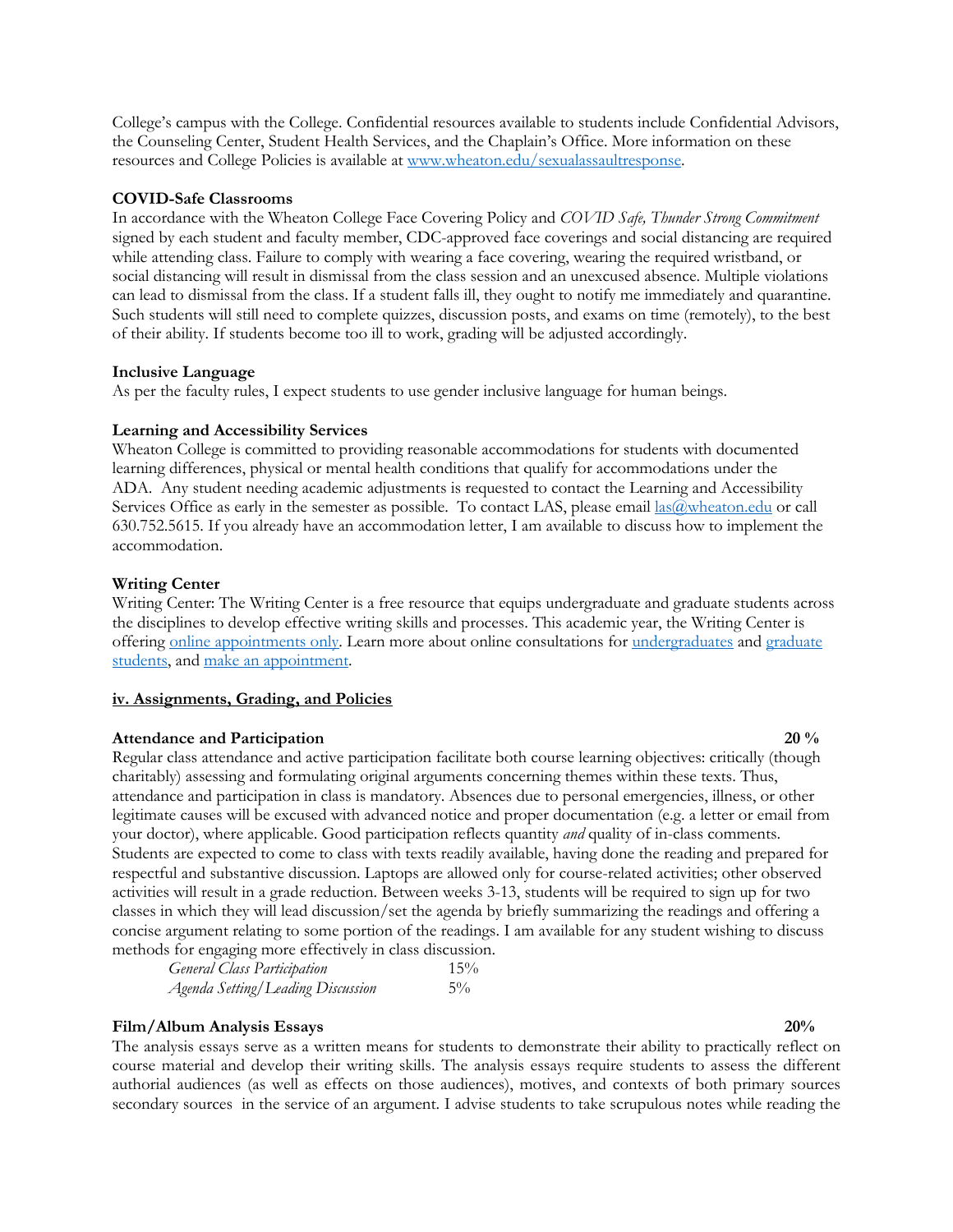texts; these notes will serve as your primary access to the course material. I will send a prompt well in advance of the paper to aid in argument formation and reflection. The analysis essays should be doubled-spaced, 12pt font, normal margins and  $\sim 1000$  words. Essays must answer the prompt, be original and on time (plagiarism/late policies under the "portfolio project" section). Essays are due week 6 and 10.

| Film Analysis Essay        | $10\%$ |
|----------------------------|--------|
| Music Album Analysis Essay | $10\%$ |

### **Museum Exhibit Analysis Essay 25%**

The museum exhibit analysis essay similarly serves as a written means for students to demonstrate their ability to practically reflect on course material and develop their writing skills. The museum exhibit analysis essay requires students to engage with an historical print from the Art Institute of Chicago collection and conduct sound historical research in the service of an argument concerning the politics of the piece's representation of the "other" (either East or West). As with the text/film analysis essay, I advise students to take scrupulous notes while engaging with the prints; these notes will serve as your primary access to the "text". I will send a prompt in advance of the paper to aid in argument formation and reflection. The analysis essays should be doubled-spaced, 12pt font, normal margins and ~1000 words. Essays must answer the prompt, be original and on time (plagiarism/late policies under the "portfolio project" section). Essays are due week 12.

### **Portfolio Project 35 %**

The portfolio project gives students an opportunity to demonstrate their ability to critically, yet charitably, assess the course material (and other related literature) while conducting original research. The portfolio project consists of two parts—framing materials and core materials. The framing materials of the portfolio project (both written in-class and each no more than 250 words) require students on the first and last day of class to reflect on how God's identity as eternal, incarnational Creator might inform their own artistic representation of "East meets West". The last day's exercise acts as an update to the initial exercise and facilitates an appreciation of how the creative process forms the student's Christian character. The core materials of the portfolio project require students to engage in source criticism—the who, what, when, where, and why—of a particular piece of historical art while also explaining the sources they (the students) consulted in conducting their source criticism and how their (the students') selection of sources was informed by Christian convictions of fidelity and human finitude. For the "core" assignments, I will provide options from which the students can select one to write on. "Core materials" reflections will happen five times throughout the term (~500 words each), each centering a different artistic medium—theatre, cuisine, music, architecture, and textiles. During the last two weeks of the course, students will host gallery-style exhibitions in which students will present their final portfolios (i.e. framing and core materials) for the class and interested members of the community. On the day of their exhibition, students are expected to highlight their portfolio's main themes while answering questions from attendees. Exhibition dates will be decided early in the term. Both framing and core assignments must be original work from the student; plagiarism is not tolerated under any circumstance and will result in failure on the assignment and possibly failure in the course or further College sanctions. If students are unclear on what constitutes plagiarism, they should consult the Student Handbook and Community Covenant. Final portfolios should be 12pt font, normal margins, doublespaced, ~3000 words (500 words for framing assignments and 2500 words for core assignments), and each component of the portfolio should answer its respective prompt. The final portfolio will be due **during week 14**. I am available to discuss ideas for artistic engagement with assignments as they pertain to the components of the portfolio. Late portfolios will be reduced by one-third a letter grade (e.g. from a B+ to a B) for every day past the due date and I will not accept essays after three days without a legitimate cause substantiated by advanced notice and proper documentation (e.g. a letter or email from your advisor), where applicable.

| Framing & Core Materials     | 25%    |
|------------------------------|--------|
| <b>Seminar Presentations</b> | $10\%$ |

### **v. Tips for Success**

In my experience, students who follow these tips tend to do well. I encourage you to heed them.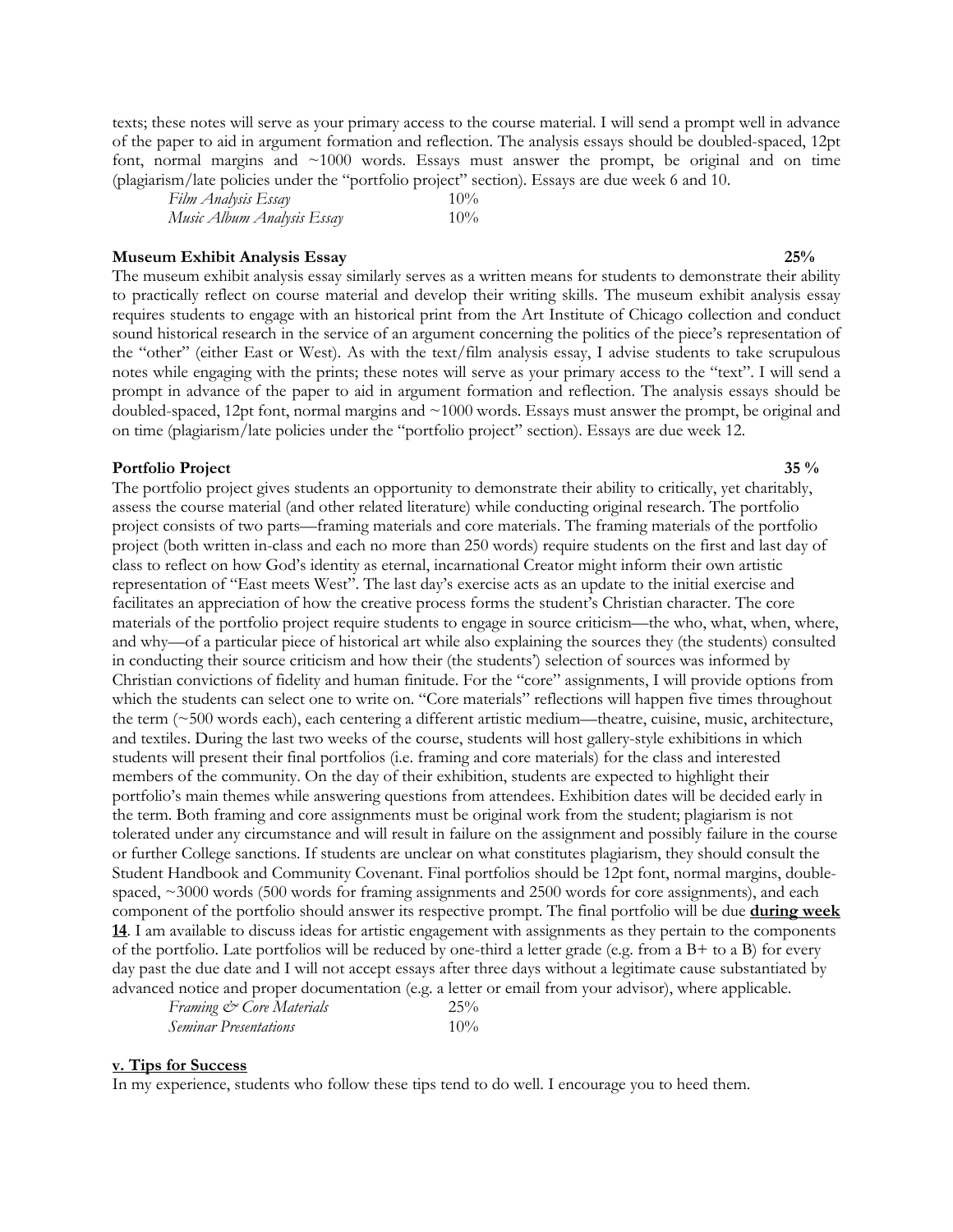- *Finish the reading at least 24 hours before it is due*. For example, finish Wednesday's class reading by Tuesday morning. This will require time management, but it allows more time for reflection.

- *Take notes as you read, in the text*. This will allow you to track your reactions to the readings and think (ahead of class) about intriguing or puzzling passages.

- *Come to office hours*. I do not bite. I am invested in you succeeding in this course.

- *Talk with your peers about the readings outside of class*. It helps you process and vocalize your views on the text(s) in preparation for class discussion.

- *Map out the "A-L-E" (Argument-Logic-Evidence) of the text before, during, and after class*. Your reproduction of the "A-L-E" of class texts helps enrich both our class discussion and your written assignments.

- [For any writing assignment] *Outline your argument—section by section, paragraph by paragraph*. If you cannot justify why a section or paragraph should be included in the writing assignment, do not include it.

### **vi. Reading Schedule**

*Assignments listed under each day are due for that day. Readings reflect a balance of primary and secondary sources. Students are expected to gain a general view of prominent concepts and arguments, from which they may elect to develop a more focused research topic in the final essay. All readings will be in English.*

### **[Pages of Reading]**

| Week One                                                                   |                          |
|----------------------------------------------------------------------------|--------------------------|
| M (1/10): Introduction; Leibniz, "On the Civil Cult of Confucius" (1700)   | $\left[ \sim 37 \right]$ |
| ---------, "Letter on Chinese Philosophy" (1716) paras. 3-4, 16a-17, 28-67 |                          |
| PORTFOLIO FRAMING REFLECTION                                               |                          |
| *Complete Pre-Assessment Surveys*                                          |                          |
|                                                                            |                          |

| W (1/12): Wolff, "On the Philosopher King and the Ruling Philosopher" (1730) | $\lceil 32 \rceil$  |
|------------------------------------------------------------------------------|---------------------|
| F (1/14): Lach, "The Sinophilism of Christian Wolff [1679-1754]" (1953)      | $\lceil -14 \rceil$ |

### Week Two M (1/17): **NO CLASS (MLK DAY)**

| W (1/19): Montesquieu, <i>Persian Letters</i> (1721) letters 2, 3, 7, 8, 24, 62, 64, 89, 101-104, 119, 146-161       | $\lceil -34 \rceil$ |
|----------------------------------------------------------------------------------------------------------------------|---------------------|
| F $(1/21)$ : Rubiés, "Oriental Despotism and European Orientalism" (2005) pp. 158-180                                | [ $\sim$ 23]        |
| Week Three<br>M $(1/24)$ : Quesnay, <i>Despotism in China</i> (1767) chs. 2-3                                        | $\lceil -42 \rceil$ |
| W (1/26): Quesnay, <i>Despotism in China</i> (1767) ch. 7<br>*Core Assignment 1 Due (On Theatre) @5pm via Schoology* | $\lceil 25 \rceil$  |
| $F(1/28)$ : Jacobsen, "Physiocracy and the Chinese Model" (2013)                                                     | $\lceil -33 \rceil$ |
| Week Four<br>$M(1/31)$ : Hegel, Lectures on the Philosophy of World History (1822-1826) pp. 211-250                  | [~40]               |

W (2/2): Hegel, *Lectures on the Philosophy of World History* (1822-1826) pp. 251-290 **[~40]**

F (2/4): Crawford, "Hegel and the Orient" (n.d.) **[~22]**

Week Five

M (2/7): *Sources of Chinese Tradition* vol. II pp. 155-184 **[~30]**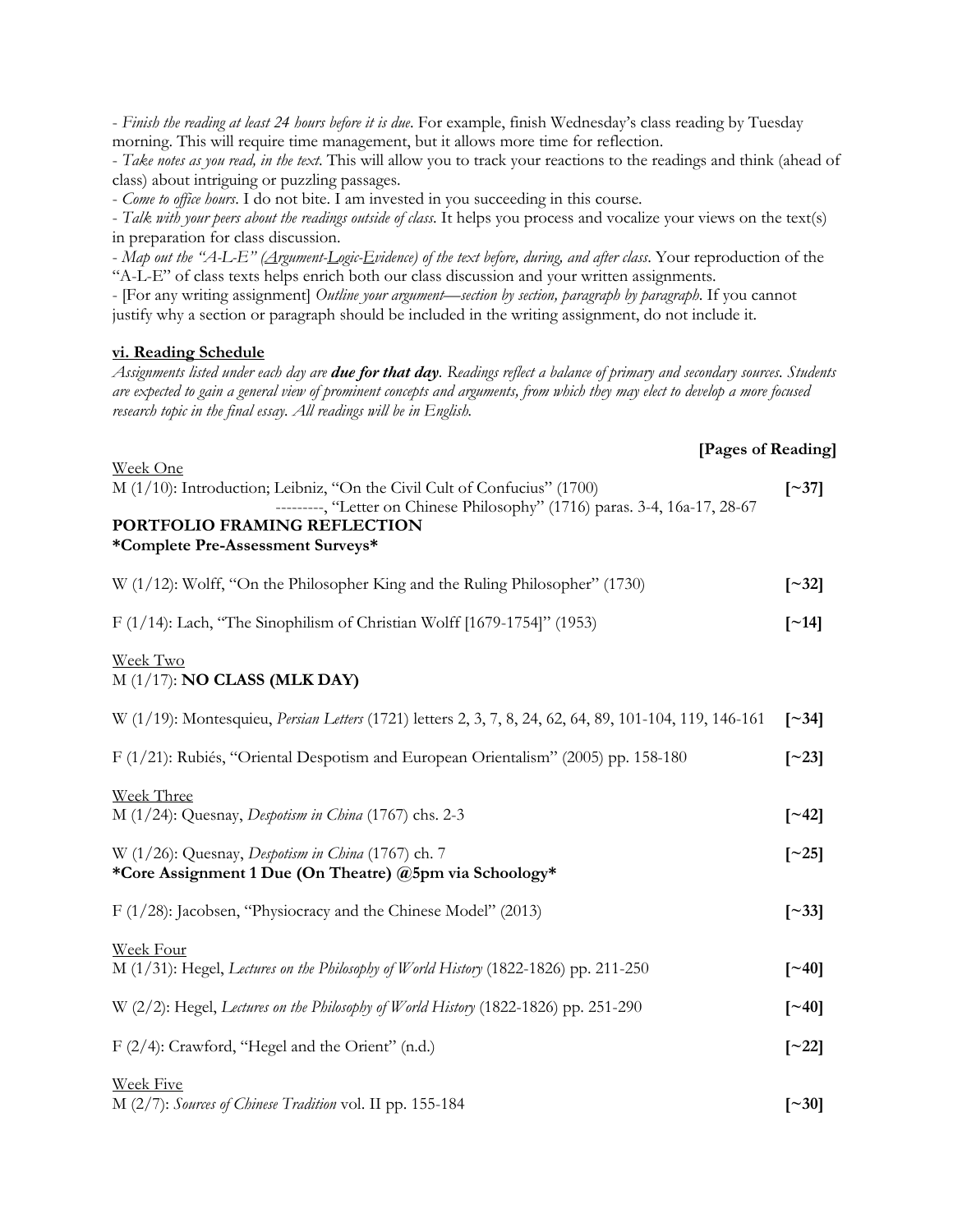| W (2/9): Sources of Chinese Tradition vol. II pp. 184-212                                                                                                                                                                   | $\left[\sim29\right]$    |
|-----------------------------------------------------------------------------------------------------------------------------------------------------------------------------------------------------------------------------|--------------------------|
| F (2/11): Sources of Japanese Tradition vol. II pp. 661-693<br>FILM VIEWING: THE LAST SAMURAI (2001) @7PM (LOCATION TBD)<br>FILM ANALYSIS ESSAY PROMPTS OUT                                                                 | $\left[\sim\right]$ 33]  |
| <b>Week Six</b><br>M (2/14): Fukuzawa, Outline of a Theory of Civilization (1875) chs. 2-3                                                                                                                                  | $\lceil 242 \rceil$      |
| W (2/16): Howland, Translating the West (ch. 2)<br>*Core Assignment 2 Due (On Cuisine) @5pm via Schoology*                                                                                                                  | $\lceil 30 \rceil$       |
| F (2/18): Sources of Chinese Tradition vol. II pp. 250-273<br>TEXT/FILM ANALYSIS ESSAY DUE IN CLASS                                                                                                                         | $\left[ \sim 24 \right]$ |
| <b>Week Seven</b><br>M (2/21): NO CLASS (PRESIDENT'S DAY)                                                                                                                                                                   |                          |
| W (2/23): Jenco, Changing Referents (2015) ch. 3                                                                                                                                                                            | $\left[ \sim 25 \right]$ |
| F (2/25): Sources of Indian Tradition vol. II pp. 57-60, 72-78, 83-85, 120-136, 147-152                                                                                                                                     | $\lceil 35 \rceil$       |
| <b>Week Eight</b><br>M (2/28): Sources of Indian Tradition vol. II pp. 183-198, 289-301                                                                                                                                     | $\left[ \sim 28 \right]$ |
| W (3/2): Lal, "Gandhi's West, the West's Gandhi" (2009)<br>*Core Assignment 3 Due (On Music) @5pm via Schoology*                                                                                                            | $\lceil 33 \rceil$       |
| F (3/4): Novetzke, "Bhakti and Its Public" (2008)<br>Hale, "Reclaiming the Bhajan" (2001)<br>-, "Are Western Christian Bhajans 'Reverse' Mission Music?" (2016)<br>LISTENING SESSION: ARADHNA<br>ALBUM ANALYSIS PROMPTS OUT | $\lceil 38 \rceil$       |
| <b>Week Nine</b><br>M (3/7): NO CLASS (SPRING BREAK)                                                                                                                                                                        |                          |
| W (3/9): NO CLASS (SPRING BREAK)                                                                                                                                                                                            |                          |
| $F(3/11)$ : NO CLASS (SPRING BREAK)                                                                                                                                                                                         |                          |
| Week Ten<br>M (3/14): DuBois, "The Present Outlook for the Darker Races of Mankind" (1900)<br>---------, "African Roots of War" (1915)                                                                                      | $\left[ \sim 32 \right]$ |
| W (3/16): DuBois, "Worlds of Color" (1925)<br>ALBUM ANALYSIS ESSAY DUE                                                                                                                                                      | $\left[\sim 27\right]$   |
| F (3/18): DuBois, "Interracial Implications of the Ethiopian Crisis" (1935)<br>---------, "What Japan Has Done" (1937)<br>----------, "Prospect of a World Without Race Conflict" (1944)                                    | $\left[ \sim 34 \right]$ |